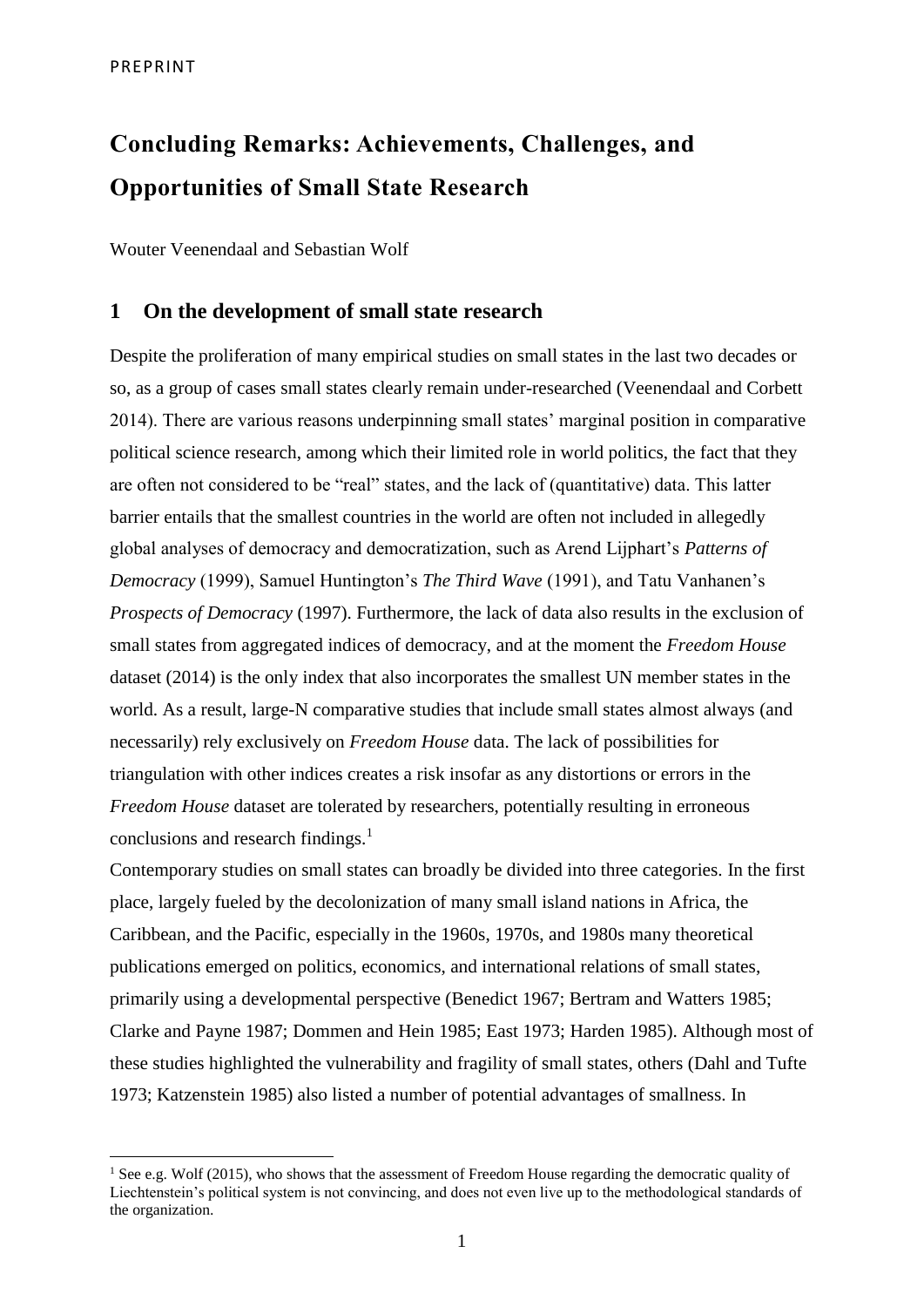subsequent decades, it actually appeared that most of the (pessimistic) theoretical presumptions about small states did not materialize empirically, as many small countries actually turned out to outperform larger ones with respect to economic development, international security, and democratic performance. Purely theoretical studies on small states are less common nowadays, perhaps due to the improved opportunities for empirical research. In the second place, particularly in the late 1990s and early 2000s a quite sizable number of quantitative studies on small states emerged, in which the statistical correlation between a small population size and highly democratic scores in the *Freedom House* index was emphasized in particular (Anckar 2002; Congdon Fors 2014; Diamond and Tsalik 1999; Ott 2000; Srebrnik 2004). Whereas such studies correctly draw attention to the fact that small states around the world are strongly inclined to have democratic political systems, in the absence of research or information about the practical, everyday functioning of small state political systems, they generally struggle to find explanations for this pattern. While a multitude of variables have been listed as potential causes for successful democratic development in small states, ranging from the effects of colonial history to the more sociological consequences of smallness (cf. Geser 1991, 1993), due to the lack of other data on small states these hypotheses are often not empirically tested.

In the third place, many small states have been analyzed as case studies, or as part of a regional (area studies) research orientation. World regions like the Caribbean, Europe, and the Pacific contain many small (island) states, and this allows researchers to analyze the small states in these regions as part of regionally comparative investigations (cf. Eccardt 2005; Emmanuel 1983; Ghai 1988; Hoffmann, in this volume; Larmour 1994; Levine 2009; Peters 1992; Ryan 1999). Although such studies for obvious reasons contain detailed and highly informative perspectives on politics and democracy in the small states under investigation, the absence of comparisons with small states in other world regions entails that the political patterns and dynamics observed are often (and usually) treated as idiosyncrasies of the region or case(s) under scrutiny. If for instance a regional study of politics in Caribbean island nations results in the observation of many common phenomena across cases, such commonalities are probably interpreted as typical Caribbean political features, and not as factors that might relate to the small size of these cases.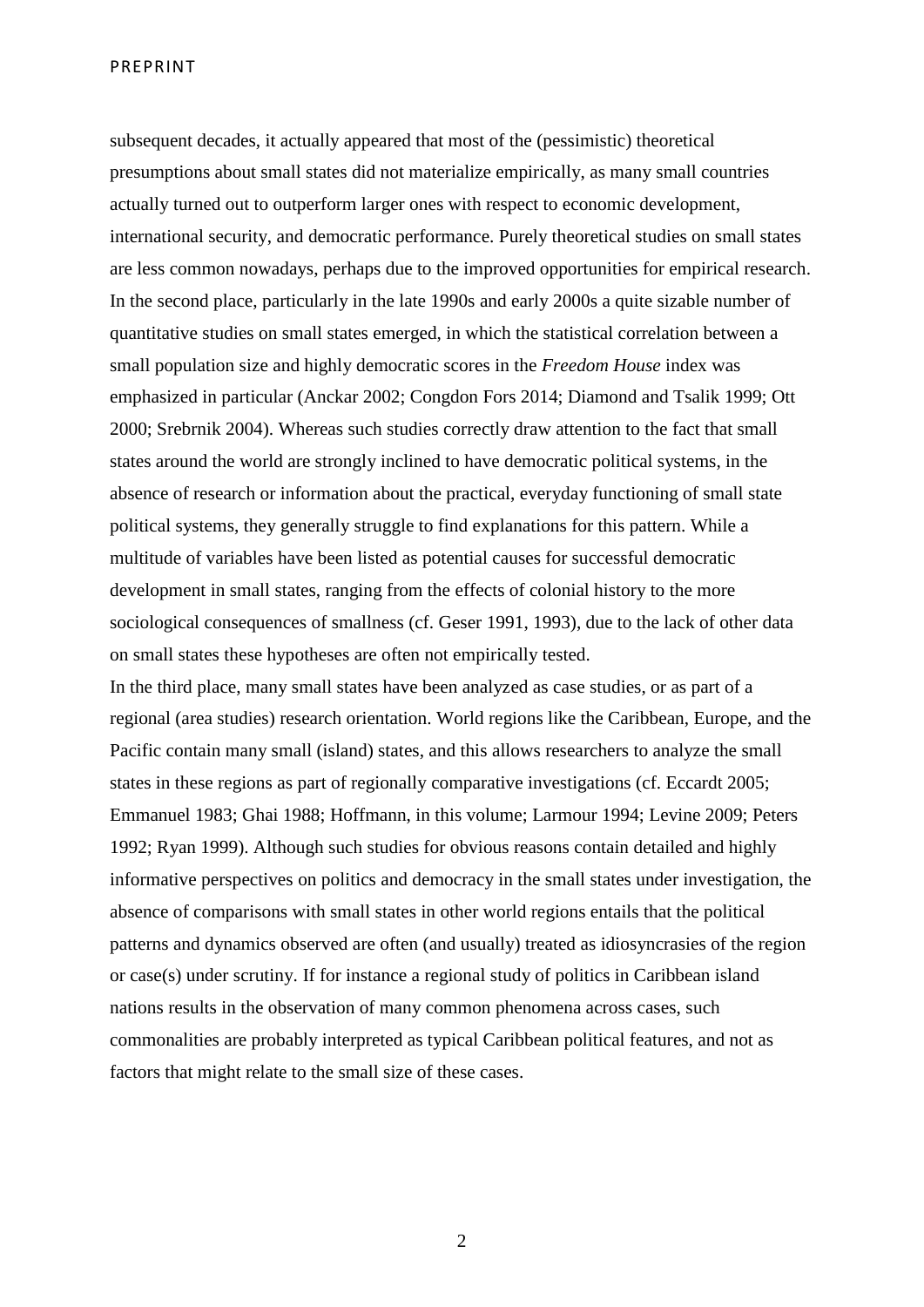### **2 Some insights of this book regarding small states**

In the introductory chapter of this volume, several theoretical assumptions regarding law and politics in small states were outlined. Do the findings of this book support or contradict these presumptions? As to the polity dimension, small state theory assumes that small countries are likely to outsource the production of costly public goods and organizations, but tend to accept diseconomies of scale with regard to the core institutions of their political systems (Gantner and Eibl 1999, p. 80). Liechtenstein's membership in the European Economic Area (EEA) discussed by Frommelt (in this volume) led to a significant increase in administrative staff, but most key actors of the microstate believe that the advantages of the EEA membership far outweigh the disadvantages. Förster (in this volume) shows that Bahrain and Qatar, two autocratic and rich small states, generally do not care much about diseconomies of scale and deliberately maintain oversized administrative institutions. According to another assumption, small states are prone to adopt or copy institutions of larger countries (Wolf 2013, p. 19). Hoffmann (in this volume) points out that the political systems of the small Caribbean island states are significantly shaped by their respective colonial heritage. In similar fashion, Malta's parliamentary system is also influenced by its colonial past (Niikawa and Corcaci, in this volume).

Small state theory asserts that small countries are likely to preserve unusual and deviant institutions which are important for their national identity (Geser 1992, p. 635). Büsser (in this volume) shows that it is commonly accepted in Liechtenstein that the Prince occasionally shapes public debates. The chapter by Niikawa and Corcaci (in this volume) implies that the virtually permanent grand coalition in Liechtenstein is a rare phenomenon even among very small states. Schiess Rütimann (in this volume) critically analyzes the unusual substitute rules for the Prince, government, and members of parliament in Liechtenstein, which have a rather undisputed tradition. Dregger (in this volume) describes and explains remarkable rules and singular institutions in the constitutions of three North American small states in the  $17<sup>th</sup>$  and 18<sup>th</sup> century. Veenendaal (in this volume) argues, inter alia, that monarchical structures may be beneficial for the political identity of small countries. Förster (in this volume) stresses that patterns of traditional governance are important for the legitimacy and stability of the undemocratic small states Bahrain and Qatar.

As to the politics dimension, small state theory assumes that "smaller democracies provide more opportunity for citizens to participate effectively in decisions" (Dahl and Tufte 1973, p. 13). The unique substitute rules for ministers and members of parliament in Liechtenstein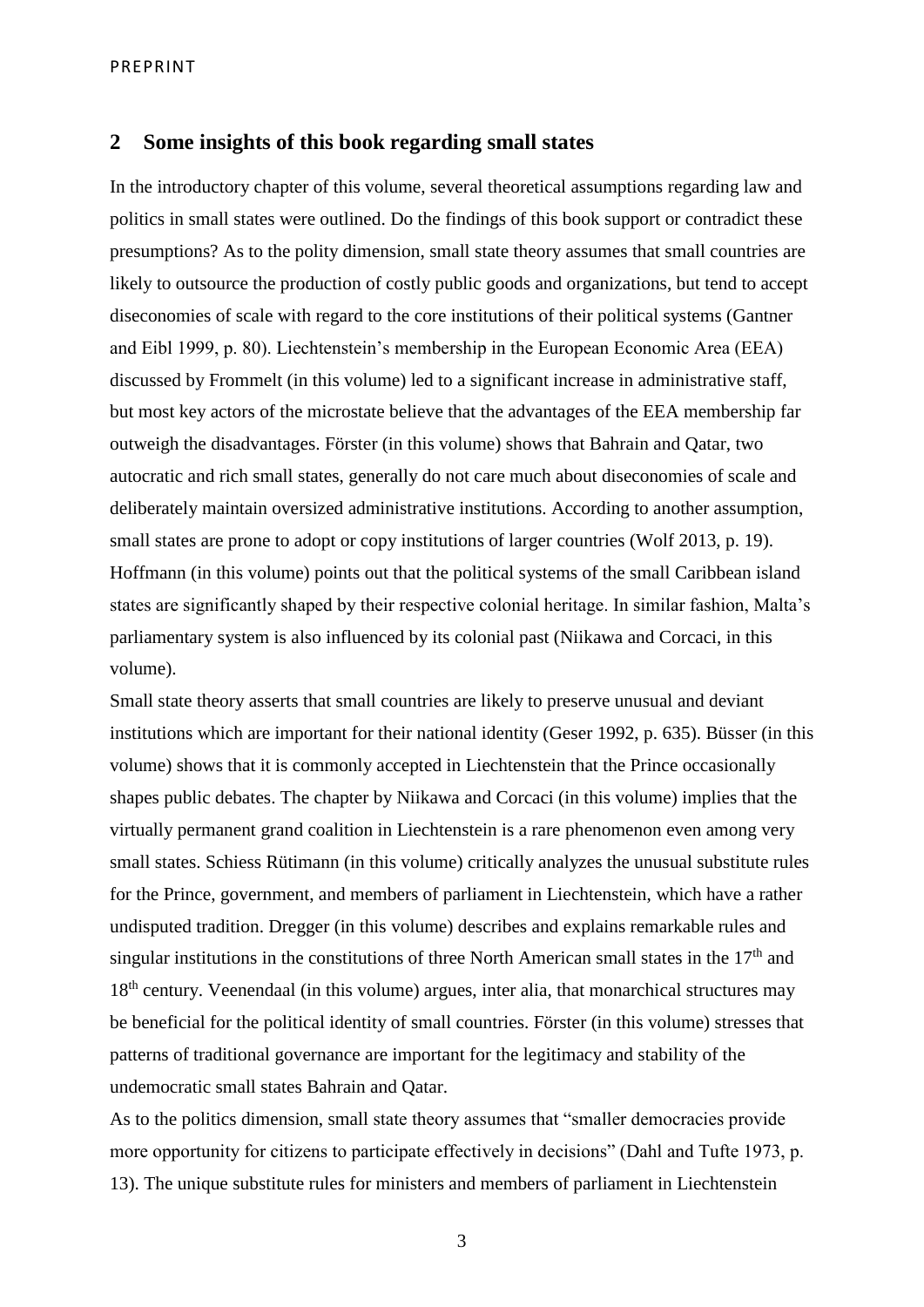enable a considerable number of people to occasionally participate in high-level political decision-making (Schiess Rütimann, in this volume). Daase (in this volume) shows that the political elites of new de facto small states in Eastern Europe instrumentalize elements of direct democracy for their purposes. According to another assumption, voluntary or part-time positions are typical even for several key positions in small states (Waschkuhn 1990, p. 140). In this regard, Bussjäger (in this volume) describes the crucial role of part-time constitutional judges in Liechtenstein. Schiess Rütimann (in this volume) explains how the government and parliament of the principality creatively cope with limited human resources.

Geser (1991, p. 118) and other small state theorists have argued that small countries tend to consensual politics. Frommelt (in this volume) highlights the strong elite consensus regarding Liechtenstein's EEA membership. Wolf (in this volume) shows that while the government of Liechtenstein generally dominates politics in the Alpine microstate, decision-making in the principality's parliament is mainly consensual. However, we may conclude from the case study on Malta by Niikawa and Corcaci (in this volume) that a strong confrontative political culture and/or a competitive parliamentary system inherited from the colonial past may prevail over the tendency of small states to consensual politics. Förster (in this volume) points out that consensus among the monarchical family or ruling elite is crucial for government stability in Bahrain and Qatar.

As to the policy dimension, an assumption exists that small states are likely to outsource the production of certain public goods (Gantner and Eibl 1999). The new de facto small states in Eastern Europe analyzed by Daase (in this volume) strongly depend on financial, political, military, and other resources provided by the Russian Federation, the most powerful country in the region. Förster (in this volume) describes how certain functions, jobs and positions are "internally outsourced" to foreigners in Bahrain and Qatar. Furthermore, small state theory assumes that small countries are prone to be "policy-takers" that adopt many foreign legal norms (Wolf 2013, p. 24). Frommelt (in this volume) explains that Liechtenstein has to implement many EU legal acts because of its EEA membership, a process that significantly impacts on the microstate's legal system. Bussjäger (in this volume) shows that Liechtenstein's constitutional law and in particular the judgments of the principality's constitutional court are strongly influenced by Austrian and Swiss norms, courts, and judges. According to Geser (1992, p. 652) and other small state researchers, small countries mostly benefit from the growing importance of international law and intergovernmental institutions. Against this background, Hoffmann (in this volume) states that the growing number of international organizations enables many small Caribbean island states to pick and choose, i.e.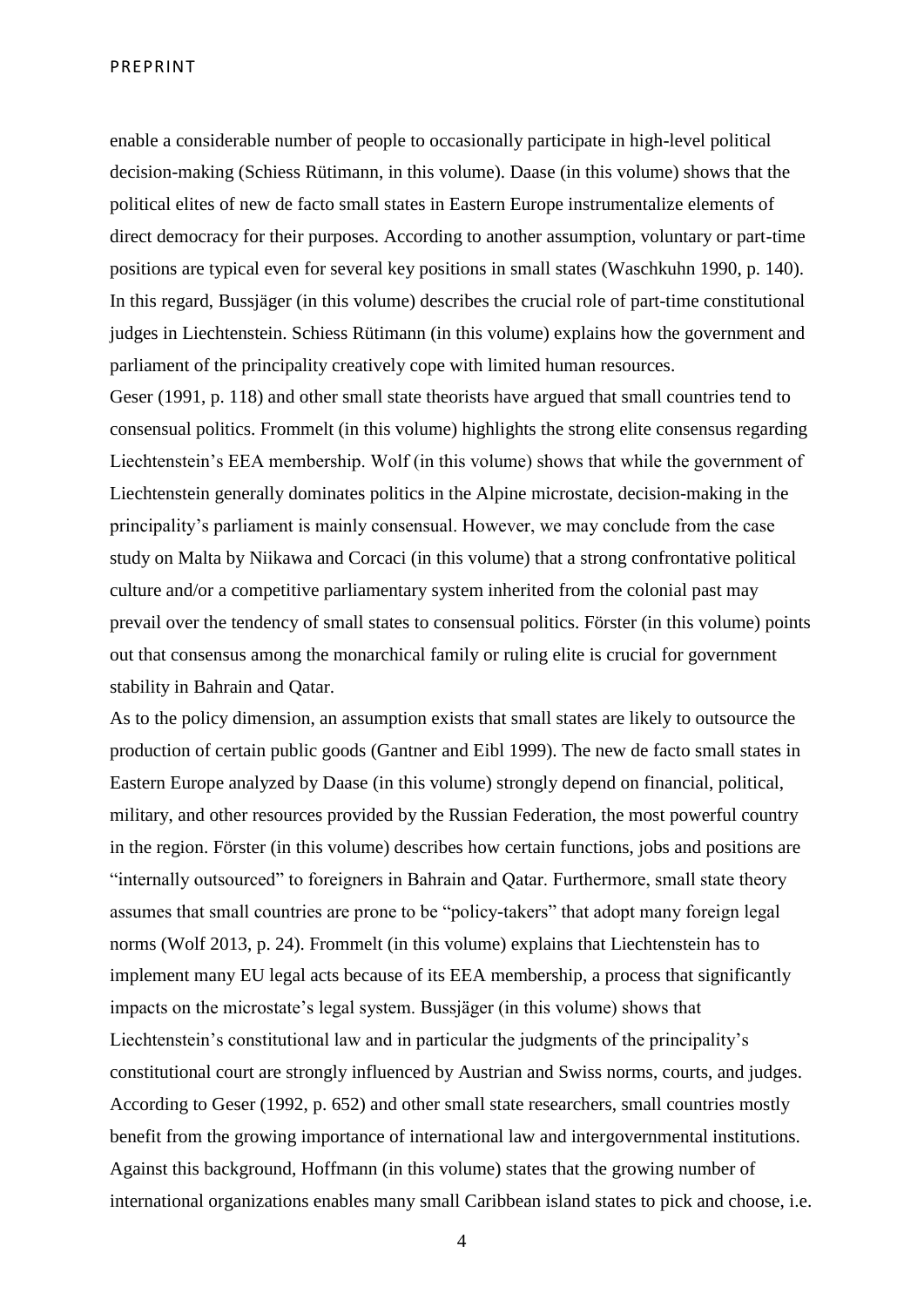to deliberately pursue separate foreign and trade policies. Due to the European integration process, Liechtenstein managed to somewhat emancipate itself from its dependence on Switzerland. Via its EEA membership, the principality now pursues more autonomous economic and foreign policies (see Frommelt, in this volume).

# **3 Challenges, opportunities and avenues for further research**

Whereas each of the approaches to the analysis of small states mentioned in section 1 contains both opportunities and drawbacks, it appears that much can be gained from integrating these strands of research. Most significantly, this could be the case if large-N quantitative studies complement their findings with observations made in the impressive area studies literature. Particularly in small states, where higher levels of social intimacy exist and politics is likely to be more personal and informal, a discrepancy may exist between the reality on paper and the reality on the ground, thereby highlighting the importance of also incorporating views on the practical functioning of politics in these settings. This remark applies perhaps most clearly to constitutional and legal studies. While small states often adopt legal regulations of larger neighboring states (cf. Bussjäger, in this volume), the smallness entails that the practical functioning of such rules may be markedly different, and that regulations are often adapted to better suit the small-scale context. Such discrepancies can only be captured by adopting an approach that combines formal and informal perspectives. Indeed, in cases in which a lack of data basically obstructs empirical investigation, much might be gained from adopting an interpretive approach in which attention is paid to the perspectives of political elites and citizens, for example on the basis of elite interviews (Corbett 2013).

As cases for comparative investigation, small states have a myriad of benefits for political scientists. The dearth of academic publications on these countries entails a greater likelihood of original, innovative, or unanticipated findings. Furthermore, the lack of attention means that external researchers are often warmly welcomed, and that research findings are likely to have a greater societal impact in the small state(s) under investigation. For political scientists, the small dimensions and the greater social intimacy often mean that even the most highranking politicians and officials can be approached for interviews. Finally, although small states themselves are often dismissed as insignificant, analyses of small state politics can have essential implications for other, broader academic debates. To name but one example, the political experience of small states is evidently of paramount importance to larger states that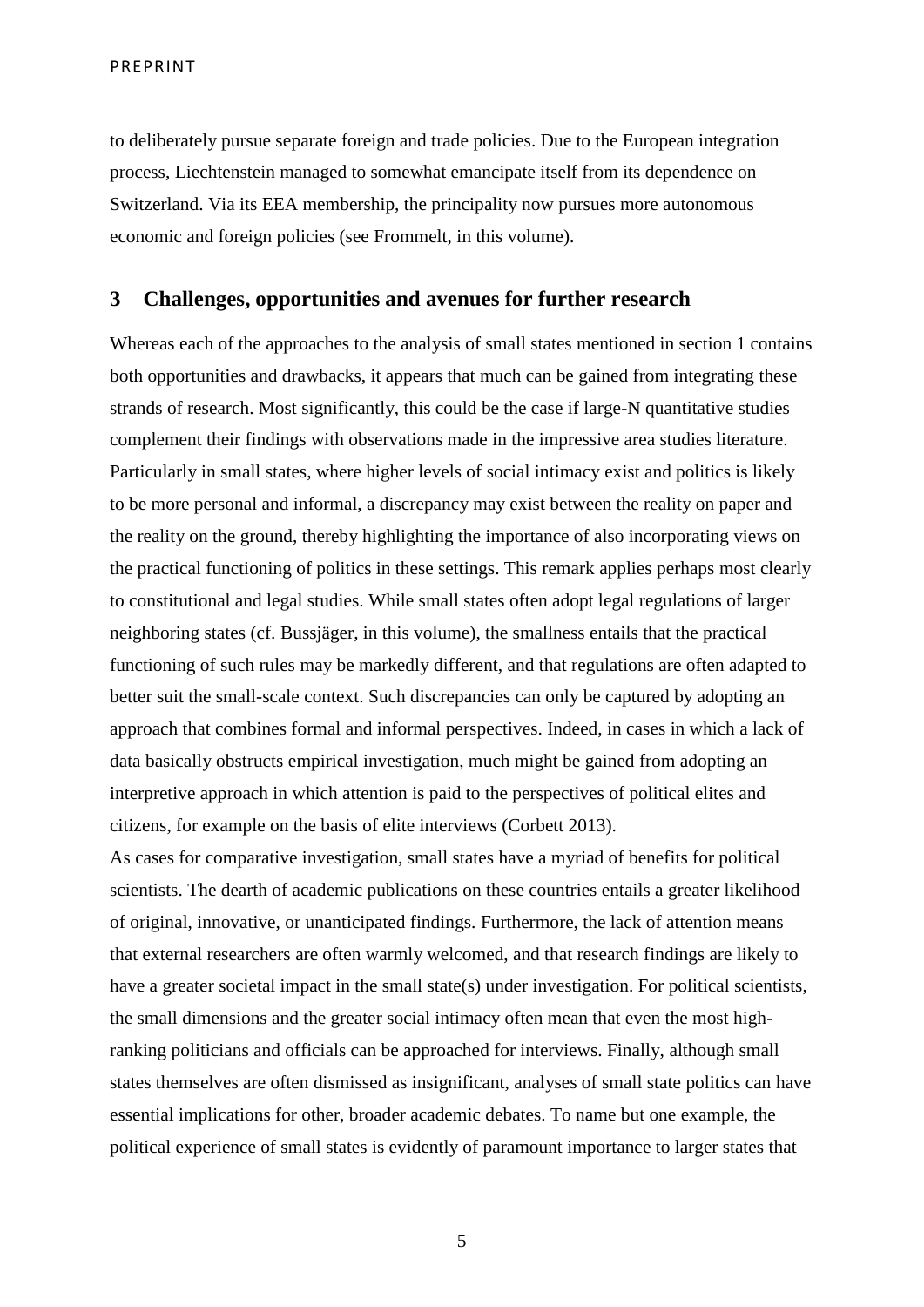1

are currently embarking on processes of decentralization and devolution, and the creation of smaller administrative units (Diamond and Tsalik 1999; Veenendaal and Corbett 2014). Although many small states do not have vibrant academic communities or high-ranking universities, it would be very unwise for small state researchers to ignore the representatives of local knowledge. Not only would this be impolite, it also means that much valuable local information and knowledge is lost, resulting in incomplete analyses. Perhaps more than in larger states, the lack of scholarly attention for small states means that there often exists a yearning for more cooperation with external researchers, and access to their scholarly communities and networks. In this regard, a particular difficulty is that many non-anglophone small states (like the European microstates or the African Lusophone island nations of Cape Verde and São Tomé and Príncipe) have often been analyzed extensively by local researchers, who publish about them in their own languages. Since publications written in Catalan, German, Italian, and Portuguese are often simply not noticed or inaccessible to Anglophone researchers, they risk to be overlooked.<sup>2</sup> It is very important that this language gap, which often results in the proliferation of separated academic communities, is bridged by initiatives from both sides. Increased academic cooperation between local and external researchers would be an excellent way to achieve this.<sup>3</sup>

As the average size of states around the world continues to decline (cf. Daase, in this volume; Lake and O'Mahony 2004), research on small states remains strongly relevant, and is likely to become even more relevant in the future. In the international arena, small states are assuming a more and more prominent role, either on their own or in the form of concerted efforts. Organizations like CARICOM, the ACP Group, and AOSIS (cf. Hoffmann, in this volume),<sup>4</sup> in which small states constitute a majority of members, play a key role in international debates on climate change, global trade, and international development. Although most small states are vulnerable and often in multiple ways dependent on larger countries, as full-fledged members of the international system as well as a myriad of international organizations, they

<sup>&</sup>lt;sup>2</sup> For example, two of the most important German-speaking small state researchers of the 1990s are hardly noticed by internationally-oriented small state authors, probably because they mostly published in German: Hans Geser, who extensively published on socio-political aspects of small states (Geser 1992) and sociological small state theory (Geser 1991, 1993), as well as Arno Waschkuhn, who worked on politics in small states (Waschkuhn 1990) and wrote the most comprehensive book on the political system of Liechtenstein (Waschkuhn 1994).

<sup>&</sup>lt;sup>3</sup> This bilingual and interdisciplinary volume can be seen as such a project of academic cooperation. For another recent initiative to bridge lingual and methodological divides in small state research, see the complementary contributions on the monarchy in Liechtenstein by Veenendaal (2015) and Wolf (2015) in the Swiss Political Science Review.

<sup>4</sup> CARICOM = Caribbean Community, ACP Group = African, Caribbean and Pacific Group of States, and AOSIS = Alliance Of Small Island States.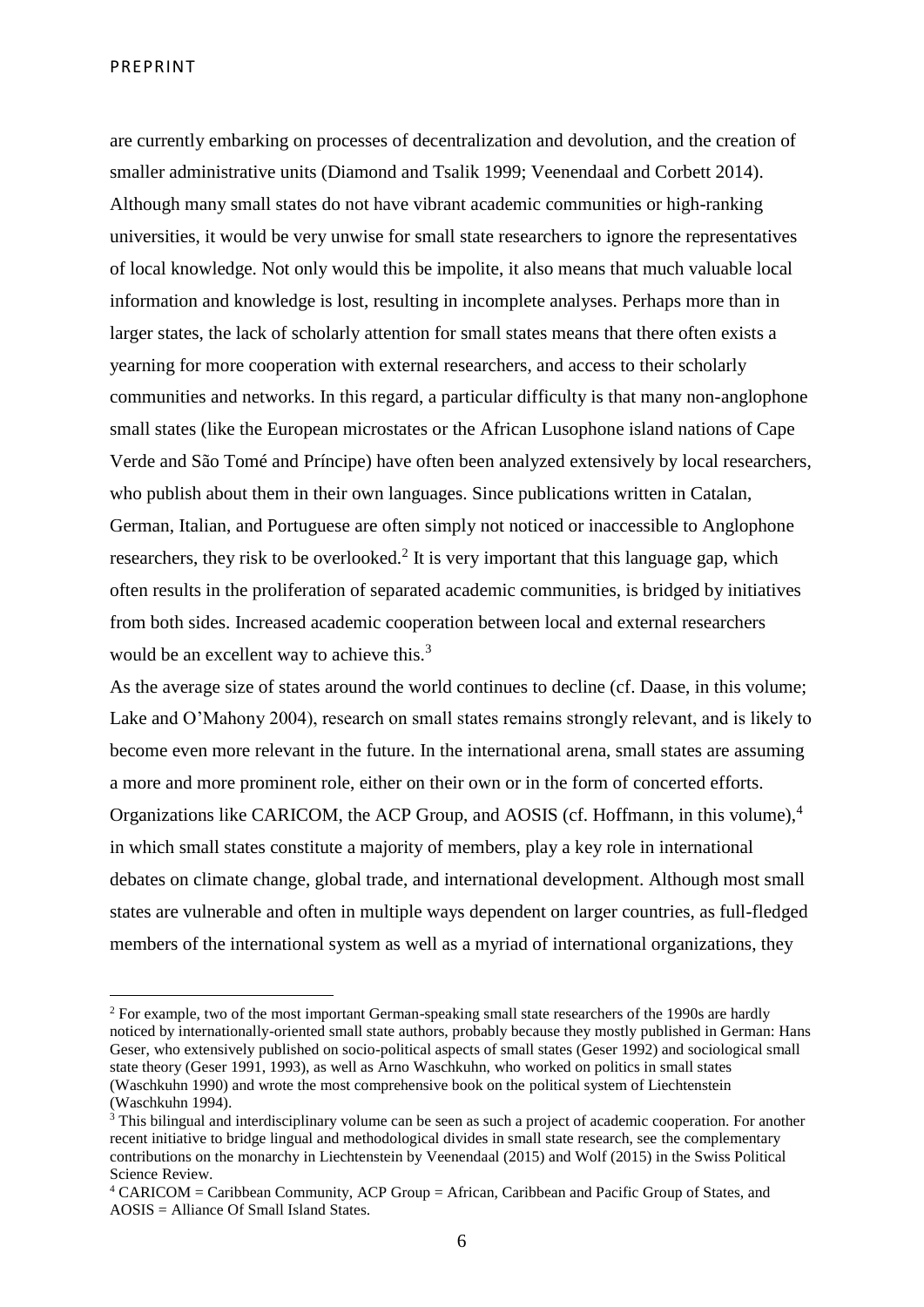deserve the attention of international relations scholars. From a comparative perspective, while the political systems of small states may be diminutive in comparison to those of larger states, many small states contain political institutions that are unique and cannot be observed elsewhere (Geser 1992, p. 635). In comparative politics, each case, no matter how small, can yield new analytical insights or innovative research findings. As understudied cases, this rule of thumb is particularly accurate for the many small states in the world today.

## **Bibliography**

- Anckar, D. (2002). Why Are Small Island States Democracies? *The Round Table* 91(365), 375-390.
- Benedict, B. (1967). *Problems of Smaller Territories.* London: Athlone Press.
- Bertram, G., & Watters, R. (1985). The MIRAB Economies in South Pacific Microstates. *Pacific Viewpoint* 26(3), 497-519.
- Clarke, C., & Payne, A. (1987). *Politics, Security, and Development in Small States.* London: Taylor and Francis.
- Congdon Fors, H. (2014). Do Island States Have Better Institutions? *Journal of Comparative Economics* 42(1), 34-60.
- Corbett, J. (2013). "Everybody Knows Everybody": Practicing Politics in the Pacific Islands. *Democratization* . doi: 10.1080/13510347.2013.811233.
- Dahl, R., & Tufte, E. (1973). *Size and Democracy*. Stanford: Stanford University Press.
- Diamond, L., & Tsalik, S. (1999). Size and Democracy: The Case For Decentralization. In L. Diamond (ed.), *Developing Democracy* (pp. 117-160)*.* Baltimore: The Johns Hopkins University Press.
- Dommen, E., & Hein, P. (1985). *States, Microstates, and Islands.* London: Routledge
- East, M. (1973). Size and Foreign Policy Behavior: A Test of Two Models. *World Politics*  25(4), 556-576.
- Eccardt, T. (2005). Secrets of the Seven Smallest States of Europe: Andorra, Liechtenstein, Luxembourg, Malta, Monaco, San Marino, and Vatican City. New York: Hippocrene Books.
- Emmanuel, P. (1983). Revolutionary Theory and Political Reality in the Eastern Caribbean. *Journal of Interamerican Studies and World Affairs* 25(2), 193-227.
- Freedom House (2014). *Freedom in the World.* http://www.freedomhouse.org. Accessed: 29 January 2015.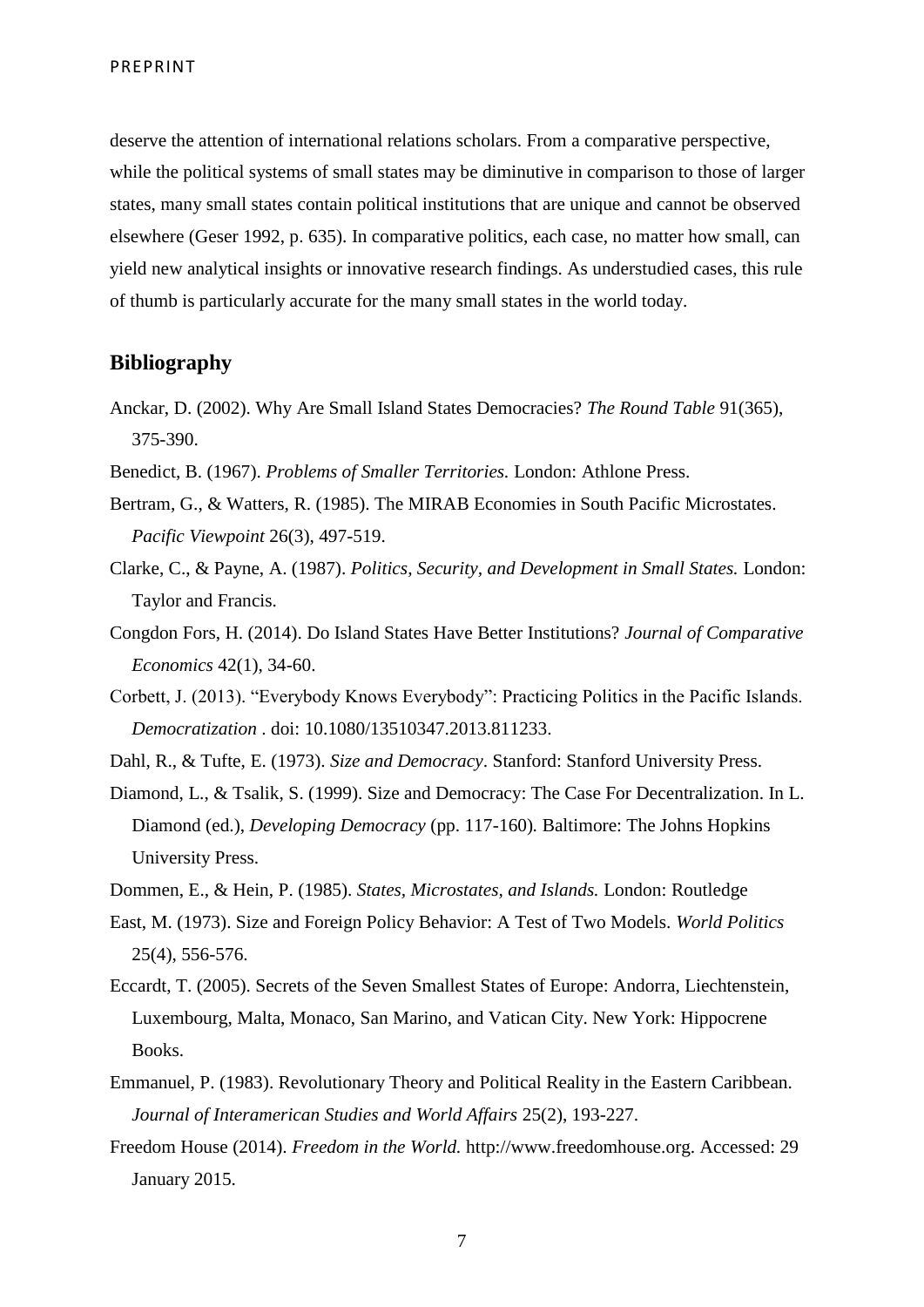- Gantner, M., & Eibl, J. (1999). *Öffentliche Aufgabenerfüllung im Kleinstaat. Das Beispiel Fürstentum Liechtenstein*. Vaduz: Verlag der Liechtensteinischen Akademischen Gesellschaft.
- Geser, H. (1991). Kleine Sozialsysteme ein soziologisches Erklärungsmodell der Konkordanzdemokratie? In H. Michalsky (ed.), *Politischer Wandel in konkordanzdemokratischen Systemen* (pp. 93-121). Vaduz: Verlag der Liechtensteinischen Akademischen Gesellschaft.
- Geser, H. (1992). Kleinstaaten im internationalen System. *Kölner Zeitschrift für Soziologie und Sozialpsychologie* 44(4), 627-654.
- Geser, H. (1993). Ausgangspunkte zu einer Soziologie kleiner Staaten: Drei systemtheoretische Perspektiven. In A. Waschkuhn (ed.), *Kleinstaat. Grundsätzliche und aktuelle Probleme* (pp. 37-70). Vaduz: Verlag der Liechtensteinischen Akademischen Gesellschaft.
- Ghai, Y. (1988). *Law, Politics, and Government in the Pacific Island States.* Suva: University of the South Pacific Press.
- Harden, S. (1985). Small Is Dangerous: Micro States in a Macro World. London: F. Pinter.
- Huntington, S. (1991). *The Third Wave. Democratization in the Late Twentieth Century.* Norman: Oklahoma University Press.
- Katzenstein, P. (1985). *Small States in World Markets.* Ithaca: Cornell University Press.
- Lake, D., & O'Mahony, A. (2004). The Incredible Shrinking State: Explaining Change in the Territorial Size of Countries. *Journal of Conflict Resolution* 48(5), 699-722.
- Larmour, P. (1994). "A Foreign Flower?" Democracy in the South Pacific. *Pacific Studies*  17(1), 45-77.
- Levine, S. (2009). Pacific Ways: Government and Politics in the Pacific Islands. Wellington: Victoria University Press.
- Lijphart, A. (1999). *Patterns of Democracy.* New Haven: Yale University Press.
- Ott, D. (2000). Small Is Democratic: An Examination of State Size and Democratic Development. New York: Garland.
- Peters, D. (1992). *The Democratic System in the Eastern Caribbean*. Westport: Greenwood Press.
- Ryan, S. (1999). Winner Takes All: The Westminster Experience in the Anglophone Caribbean. Kingston: University of the West Indies Press.
- Srebrnik, H. (2004). Small Island Nations and Democratic Values. *World Development* 32(2), 329-341.